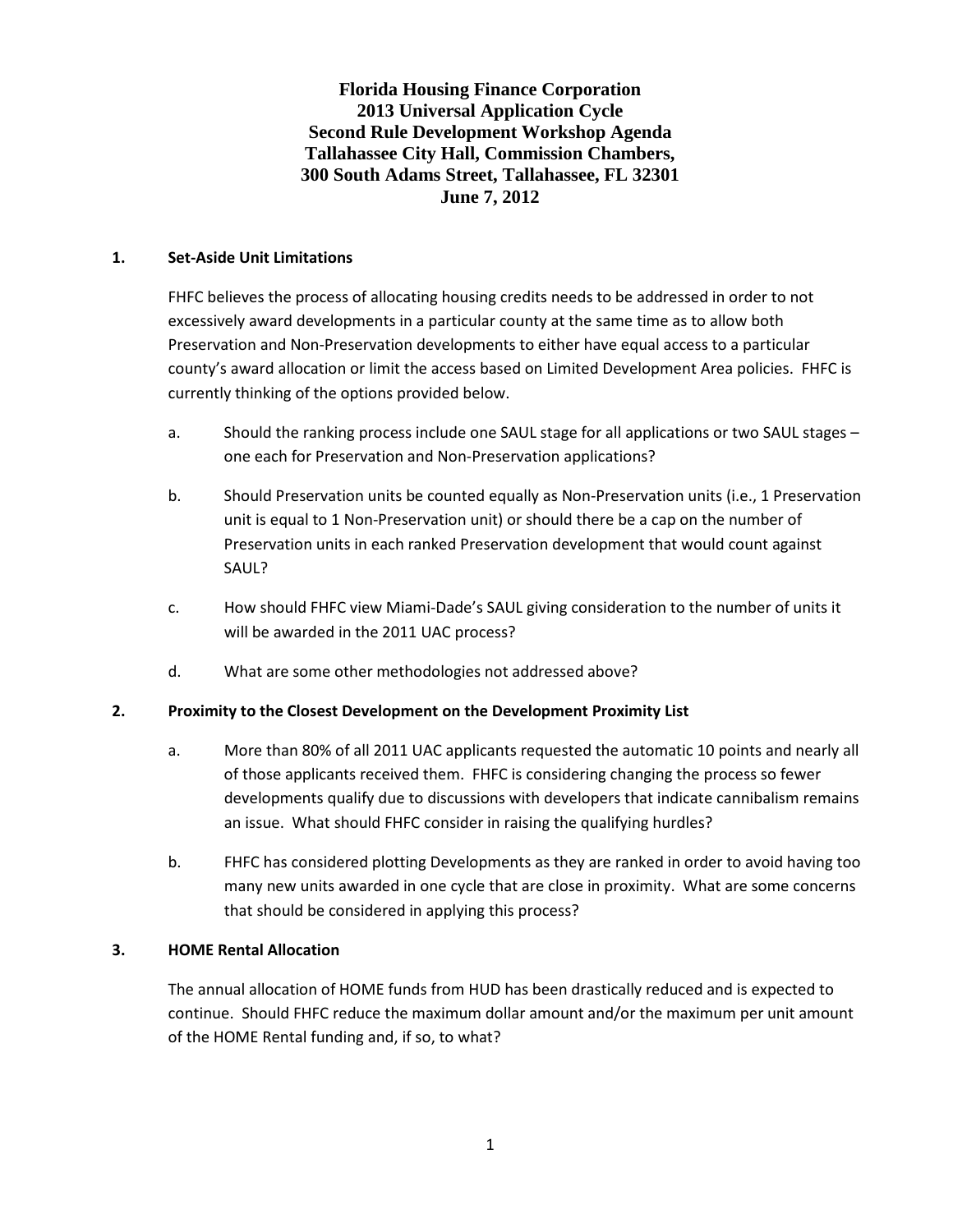## **4. Principals**

- a. All Principals of the Applicant and the Developer(s) must be legally formed and qualified to do business in the state of Florida as of the Application Deadline.
- b. The list of Principals must be included in the Application as Exhibit 9 as of Application Deadline. Any cure to Exhibit 9 is limited to information that was true and correct as of Application Deadline and will be subject to review pertaining to any financial arrearages that existed as of the NOPSE filing date.
- c. Should Florida Housing notify Applicants at Preliminary Scoring of any financial arrearages that existed as of Application Deadline (currently we notify Applicants at NOPSE Scoring of arrearages as of NOPSE filing date)?

## **5. Developer**

- a. The Developer entity, including all co-Developers, must be legally formed and qualified to do business in the state of Florida as of Application Deadline. A valid Certificate of Good Standing from the Florida Secretary of State will be required for each Developer entity.
- b. General Developer Experience

For each experienced Developer entity, a Certification form and experience chart must be provided for at least one Principal of that Developer entity.

c. Non-curable "Identity of Developer" will be changed to "Principal of Developer".

### **6. Florida Job Creation**

The ranking and selection criteria will include a ranking preference for the Application with the Developer and General Contractor who demonstrate the highest rate of Florida job creation in the development and construction of affordable housing.

Florida Housing is open to suggestions on how the rate of Florida job creation should be measured.

# **7. Declaration of Trust (DOT)**

One of the criteria to be eligible for the Proximity Tie-Breaker Tier 1 Score Boost will be that the entire proposed Development site must have an existing DOT.

### **8. Proximity**

a. Provided a properly completed and executed Surveyor Certification form is received, the distances between the Tie-Breaker Measurement Point and each service, as certified by the Surveyor on the form, will be the basis for awarding the proximity tie-breaker points. Failure to provide the distance for any service will result in zero points for that service.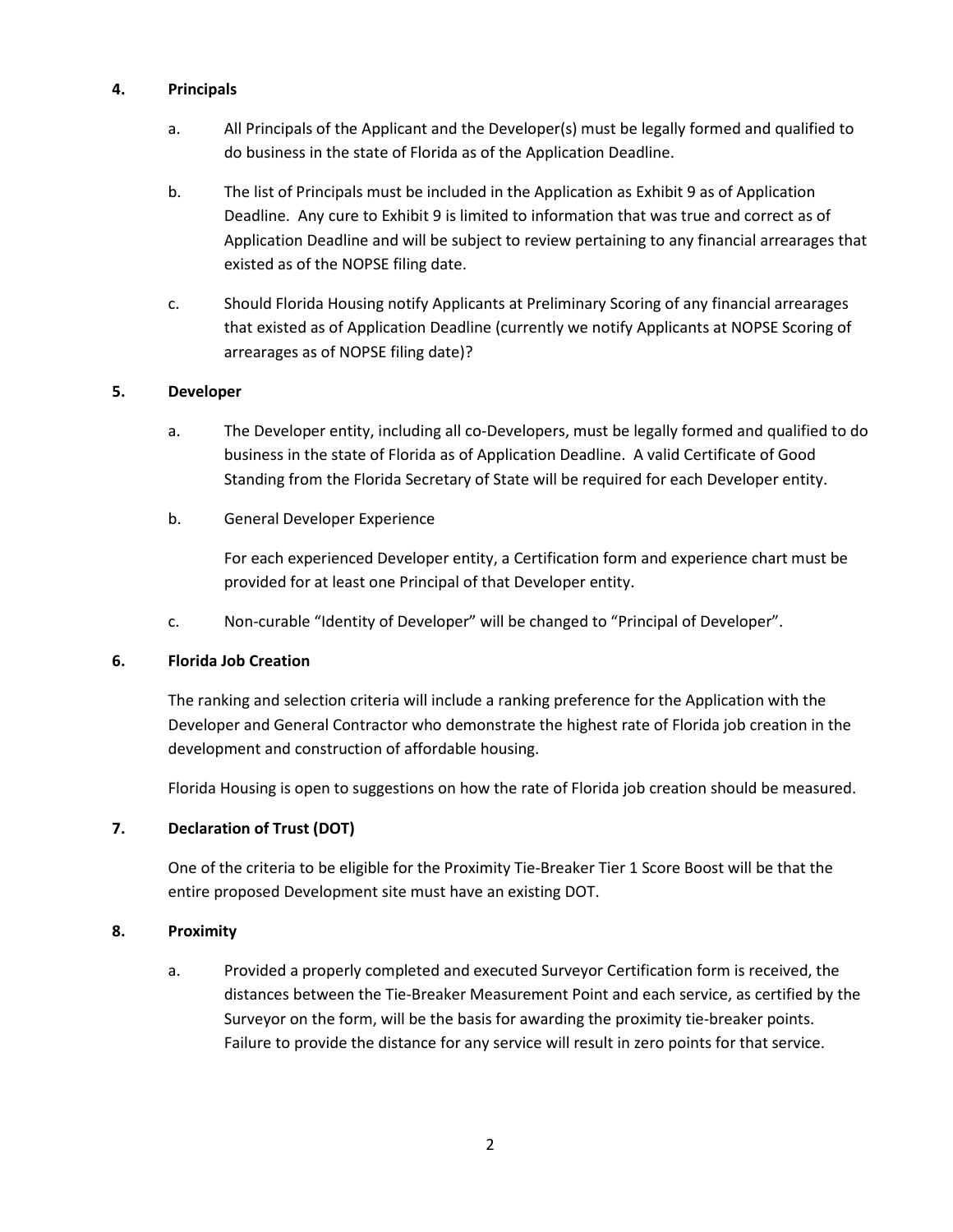- b. During the Cure period, a 0.50 point reduction will be applied if:
	- (1) For Tier 1 and/or Tier 2 Service both an address and coordinate(s) are introduced (only if distance originally stated at Preliminary Scoring is changed); or
	- (2) For Transit Service both a different type of Transit Service and coordinate(s) are introduced.

## **9. Site Control**

- a. Ability to Proceed Tie-Breaker Point
	- (1) Applicant who satisfactorily demonstrates site control at Application Deadline will receive 1 Ability to Proceed Tie-Breaker point.
	- (2) Applicant who satisfactorily demonstrates site control during the Cure period will receive ½ Ability to Proceed Tie-Breaker point.
- b. Should Florida Housing require an attorney's site control opinion letter in lieu of the Applicant submitting copies of contracts, leases, etc.? A draft Attorney's Site Control Opinion Letter is attached to this Agenda.

### **10. Infrastructure**

Proposed Development will automatically meet threshold and be awarded 4 Ability to Proceed Tie-Breaker points if it consists of 100% rehabilitation units, is at least partially occupied as of Application Deadline, and the number of proposed units is equal to or less than the number of units existing as of Application Deadline.

### **11. Environmental Site Assessment**

Ability to Proceed Tie-Breaker Point –

- a. Applicant who satisfactorily demonstrates at Application Deadline will receive 1 Ability to Proceed Tie-Breaker point.
- b. Applicant who satisfactorily demonstrates during the Cure period will receive  $\frac{1}{2}$  Ability to Proceed Tie-Breaker point.

### **12. Local Government Contributions**

- a. Should the contribution values required to achieve maximum points be reduced?
- b. Should a Local Government's contribution of land qualify as a Local Government contribution? If so, how should be value of the land be quantified?

### **13. Local Government Incentives**

Should the incentives be deleted from the Application?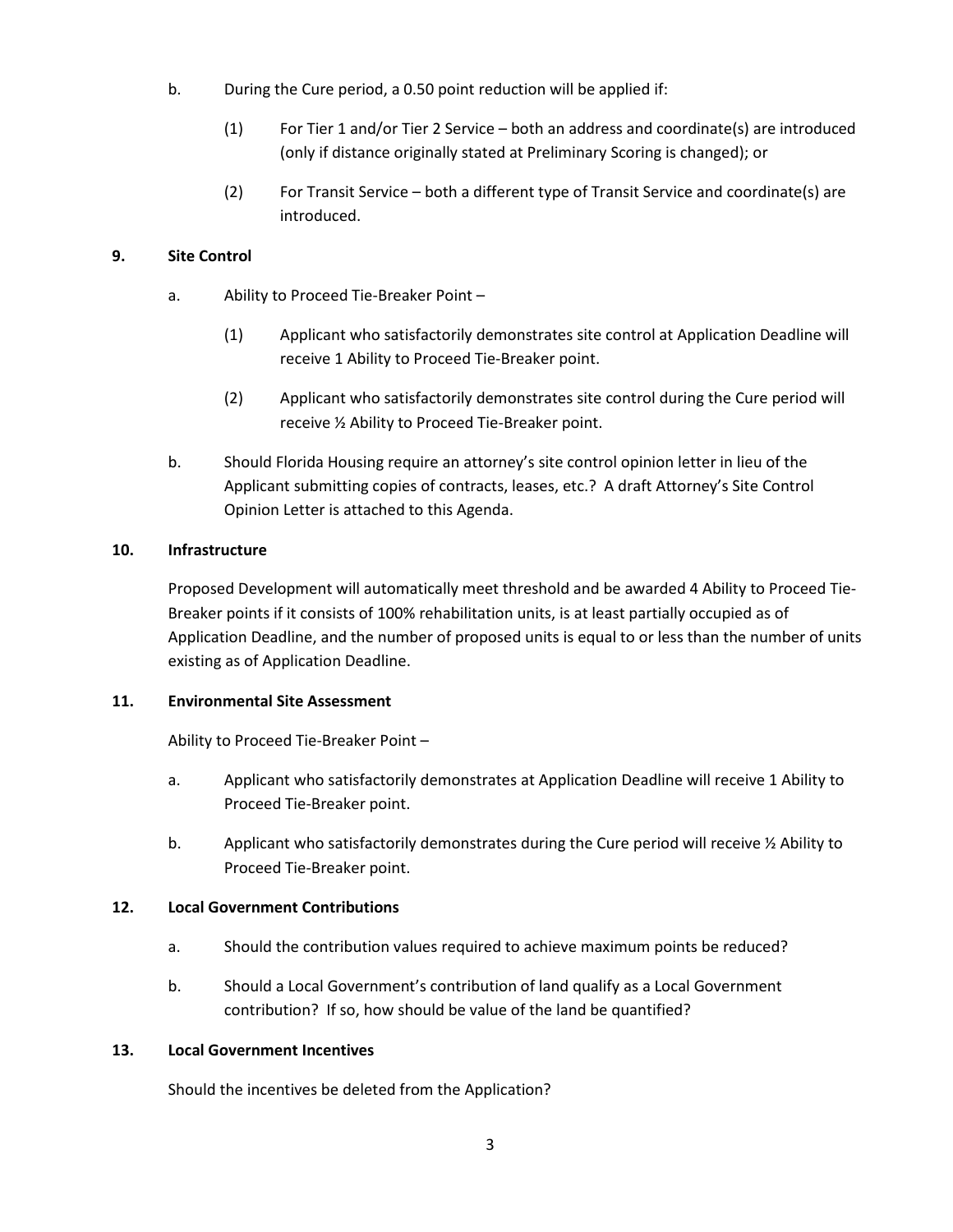### **14. Finance Documents**

If Florida Housing accepts a form in lieu of a commitment/proposal/letter of intent for both non-Corporation funding and HC equity, what information should be required on the form?

#### **15. Renegotiation of SAIL Loan Interest Rate**

Rule 67-48.010 will be revised to include a provision to allow modification of the interest rate of SAIL loans with a 9% interest rate that were awarded in previous funding cycles down to a 3% interest rate going forward. A draft of the new SAIL language is attached to this Agenda.

#### **16. Other Discussion Items**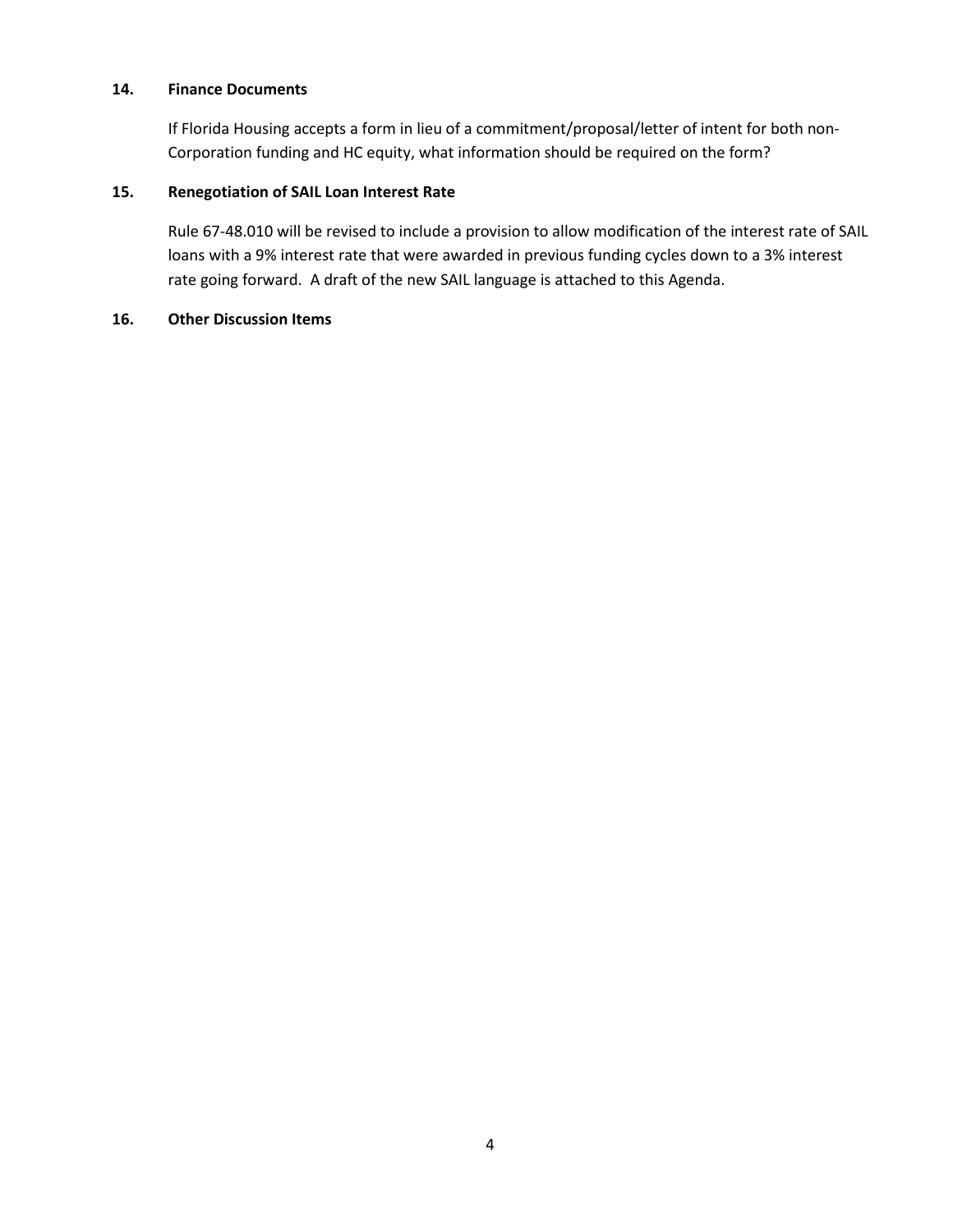#### **ATTORNEY'S SITE CONTROL OPINION LETTER**

Date:

Florida Housing Finance Corporation 227 North Bronough Street, Suite 5000 Tallahassee, Florida 32301

RE: \_\_\_\_\_\_\_\_\_\_\_\_\_\_\_\_\_\_\_\_\_\_\_\_\_\_\_\_\_\_\_\_\_\_\_\_\_\_\_\_\_

Name of Applicant

 \_\_\_\_\_\_\_\_\_\_\_\_\_\_\_\_\_\_\_\_\_\_\_\_\_\_\_\_\_\_\_\_\_\_\_\_\_\_\_\_\_ Name of Development

Gentlemen:

We have acted as a counsel to the Applicant referenced above in connection with the Applicant's 2013 Universal Cycle Application (the "Application") submitted to Florida Housing Finance Corporation ("Florida Housing") with respect to the development referenced above (the "Development"). Attached to this letter as **Exhibit "A"** is a copy of the legal description that describes, or includes within its boundaries, the Development site (the "Development site").

This opinion is being delivered to Florida Housing pursuant to the requirements of Part III. C. 2. of the 2013 Universal Cycle Application Instructions (the "Site Control Rule") which requires that the Applicant demonstrate control of the Development site. We understand that this opinion may be relied upon by Florida Housing in connection with the Application submitted by the Applicant. This opinion is limited to the laws of the State of Florida and the federal law of the United States of America insofar as said laws apply (collectively, the "Applicable Law").

In preparing this opinion, we have assumed (a) the genuineness of all signatures of all persons executing documents examined or relied upon by us and (b) the authenticity of all documents submitted to us as originals and the conformity to authentic original documents of all documents submitted to us as certified, conformed or photo copies.

In connection with this opinion, we have familiarized ourselves with the Site Control Rule, and have examined the Applicant's site control documentation and such other documents and matters as deemed reasonable and appropriate to the circumstances.

Based upon and subject to the foregoing and our interpretation of the Site Control Rule and the Applicable Law, we are of the opinion that as of the date of this letter the Applicant has control of the Development site by means of one or more of the following documents as indicated (mark all that apply):

\_\_\_\_\_\_\_\_ an "Eligible Contract" as described in the Site Control Rule.

\_\_\_\_\_\_\_\_ a "Deed or Certificate of Title" as described in the Site Control Rule.

\_\_\_\_\_\_\_\_ a "Lease" as described in the Site Control Rule.

The information set forth herein is as of the date hereof. We assume no obligation to advise Florida Housing of changes which may thereafter be brought to our attention.

Name of Law Firm

By:  $\Box$